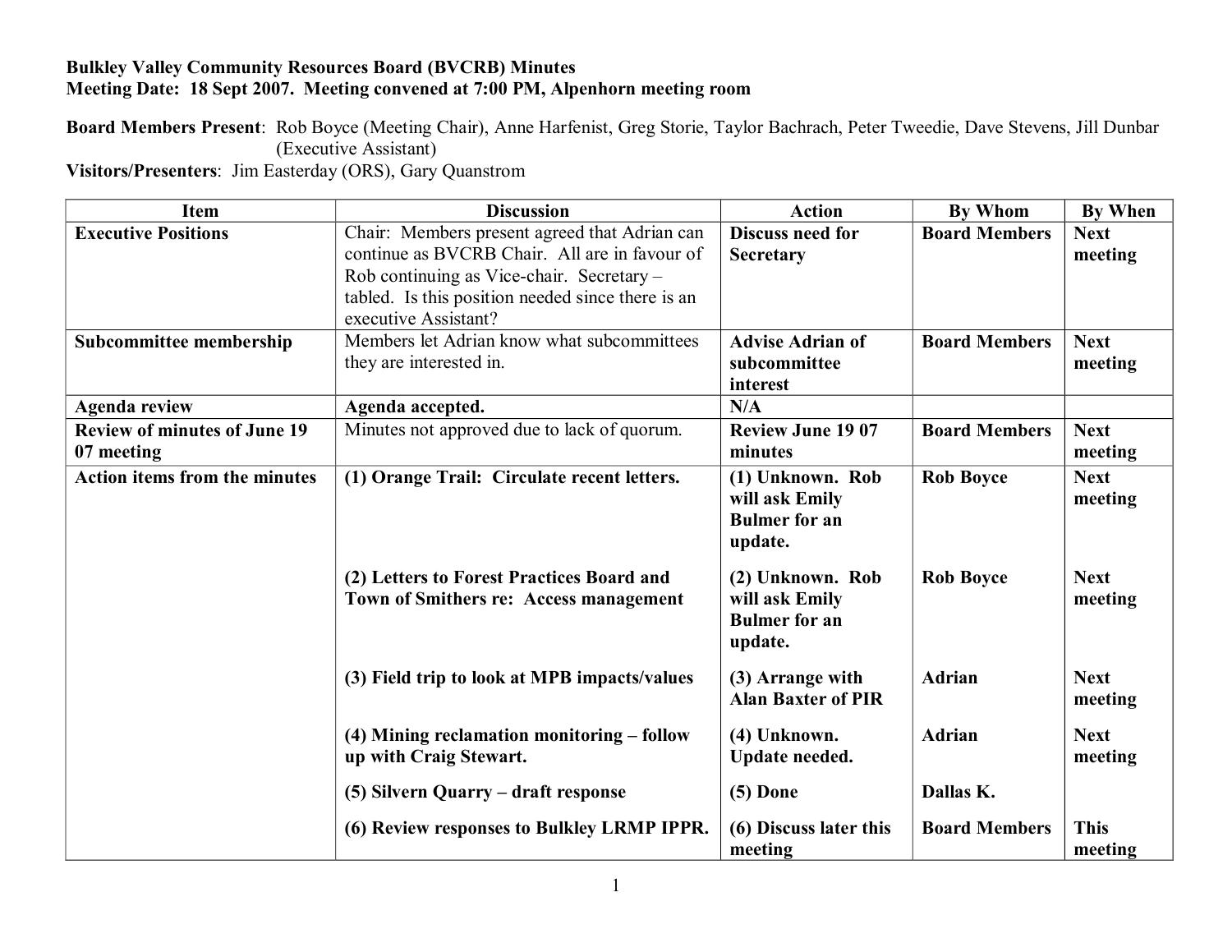| <b>Item</b>                   | <b>Discussion</b>                                  | <b>Action</b>                            | <b>By Whom</b>       | <b>By When</b> |
|-------------------------------|----------------------------------------------------|------------------------------------------|----------------------|----------------|
|                               | (7) Hudson Bay Mountain development plan           | (7) New info has been                    | <b>Board Members</b> |                |
|                               | - contact Terry Pratt.                             | received and needs to                    |                      |                |
|                               |                                                    | be reviewed                              |                      |                |
|                               |                                                    |                                          |                      |                |
|                               | (8) Treasurer responsibilities                     | (8) Transfer to                          |                      |                |
|                               |                                                    | <b>Taylor Bachrach has</b><br>been done. |                      |                |
| Subcommittee                  | (1) Mining and Energy Development                  | Find out how plans                       | <b>Dave Stevens</b>  | <b>Next</b>    |
| Reports/Issues/Correspondence | Blue Pearl: Terms of Reference have not been       | have changed                             |                      | meeting        |
|                               | accepted yet, so application can't be submitted.   |                                          |                      |                |
|                               | PLC meeting Sept $20$ – new info may be            |                                          |                      |                |
|                               | available then.                                    |                                          |                      |                |
|                               | Coalbed Methane: TWTWG: No meetings                | N/A                                      |                      |                |
|                               | were held over the summer. No license will be      |                                          |                      |                |
|                               | issued in the near future.                         |                                          |                      |                |
|                               |                                                    |                                          |                      |                |
|                               | (2) Recreation                                     |                                          |                      |                |
|                               | <b>RAMP</b> completion: Terry Vold was hired to    | <b>Determine study</b>                   | <b>Dave Stevens</b>  |                |
|                               | complete scoping study. Report is due in           | completion dates                         |                      |                |
|                               | October. Gary Q.: BVCRB could write letter to      |                                          |                      |                |
|                               | ILMB that it would be unacceptable not to          |                                          |                      |                |
|                               | complete RAMP regardless of study results.         |                                          |                      |                |
|                               | Anne H.: Letter should wait until study results    |                                          |                      |                |
|                               | are in.                                            |                                          |                      |                |
|                               | Proposed ski run to town: Consistency with         | Find out if there is a                   | <b>Taylor</b>        | This week      |
|                               | LRMP needs to be checked. Referral process         | plan and if there will                   | <b>Bachrach</b>      |                |
|                               | should be followed – letter may be required,       | be a public review                       |                      |                |
|                               | depending on Taylor's results.                     | process.                                 |                      |                |
|                               | <b>Starr Creek letter from ORS: Jim Easterday:</b> | <b>BVCRB</b> should                      | <b>Board Members</b> | On-going       |
|                               | Points to importance of RAMP completion.           | continue to                              |                      |                |
|                               |                                                    | encourage RAMP                           |                      |                |
|                               | MOE snowmobile use study in the Telkwa             | completion<br><b>Contact George</b>      | Anne                 |                |
|                               | <b>Mountains:</b> Follow up letter may be needed,  | <b>Schultze for results</b>              | <b>Harfenist</b>     |                |
|                               | depending on what Anne finds out.                  |                                          |                      |                |
|                               | <b>Ski And Ride Smithers Master Plan: Plan is</b>  | N/A                                      |                      |                |
|                               | under development. No action needed at this        |                                          |                      |                |